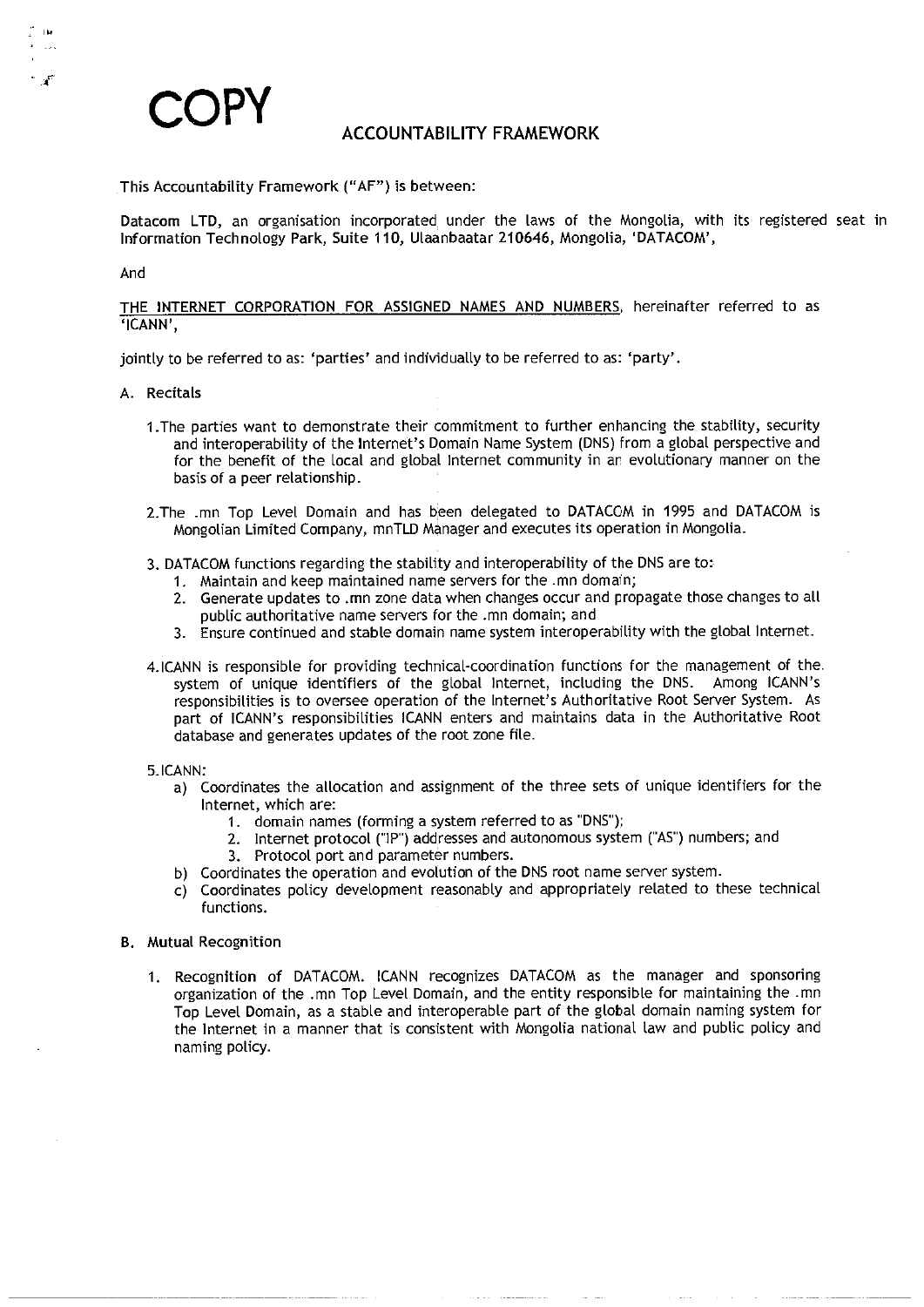**ICANN--mnTLD Accountability Framework**<br>ICANN--mnTLD Accountability Framework CANN--mn<br>Page 2 of 4

ומ--חוזו בט Accountability Framework<br>2 2 of 4 ב :<br>2. Recognition of ICANN. The mnTLD Manager, DATACOM acknowledges that ICANN is the entity responsible for maintaining and keeping the root of the Internet DNS stable and g Recognition of ICANN. The mnTLD Manager, DATACOM acknowledges that ICANN is the entity<br>responsible for maintaining and keeping the root of the Internet DNS stable and globally<br>interoperable in a manner that is consistent responsible for maintaining and keeping the root of the Internet DNS stable and globally interoperable in a manner that is consistent with ICANN's Mission and Core Values as reflected in its bylaws.

### C. Commitments

1. Commitments of ICANN.

ICANN shall use its best endeavours to:

- a) Authoritative-Root Database maintain a stable, secure, and authoritative publicly mitments of teams.<br>hall use its best endeavours to:<br>Authoritative-Root Database maintain a stable, secure, and authoritative publicly<br>available database of relevant information about .mn, the Delegated country code nall use its best endeavours to:<br>Authoritative-Root Database maintain a stable, secure, and authoritative publicly<br>available database of relevant information about .mn, the Delegated country code Top<br>Level Domain, in accor Authoritative-Root Database maintain a stable, secure, and authoritative publicly<br>available database of relevant information about .mn, the Delegated country code Top<br>Level Domain, in accordance with ICANN publicly availab available database of relevant information about .mn, the Delegated country code Top<br>Level Domain, in accordance with ICANN publicly available policies and procedures. At the<br>start of this AF, the Authoritative Root Databa authoritative name servers for .mn, contact information for .mn and DATACOM, the designated administrative contact(s), and the designated technical contact(s) as notified to ICANN; b) update of Name Servers for .mn, contact information for .mn and DATACOM, the designated administrative contact(s), and the designated technical contact(s) as notified to iCANN;<br>b) Update of Name Server Information imple
- ICANN;<br>Update of Name Server Information implement on notification by DATACOM a change to<br>the domain name or IP address(es) of the name servers for .mn as recorded in the<br>Authoritative-Root Data for .mn in the Authoritativ Update of Name Server Information implement on notification by DATACOM a change to<br>the domain name or IP address(es) of the name servers for .mn as recorded in the<br>Authoritative-Root Data for .mn in the Authoritative-Root Authoritative-Root Data for .mn in the Authoritative-Root Database according to<br>publicly available policies and procedures. The initial format and technical requ<br>for such a change are set out in ICANN's publicly available Extend the domain hand of it addits algo of the hand servers for this diversion in the Authoritative-Root Database according to ICANN's publicly available policies and procedures. The initial format and technical requireme Publicly available policies and procedures. The initial format and technical requirements<br>for such a change are set out in ICANN's publicly available policies and procedures;<br>Publication of Root-zone Whois Information publ
- For such a change are set out in ICANN's publicly available policies and procedures;<br>
c) Publication of Root-zone Whois Information publish data maintained in the Authoritative<br>
Root Database about .mn which shall include domain names and iP addresses of the authoritative name servers for the domain;<br>d) Operation of Authoritative Root Server System coordinate the Authoritative Root Server
- Root Database about .mn which shall include at least the names of DATACOM as the<br>Sponsoring Organization, the administrative contact(s), the technical contact(s), and the<br>domain names and IP addresses of the authoritative System so that it is operated and maintained in a stable and secure manner; and cause the Authoritative Root Server System to publish DNS resource records delegating the Top Level Domain .mn to the name servers recorded in Operation of Authoritative Root Server System coordinate the Authoritative Root Server<br>System so that it is operated and maintained in a stable and secure manner; and cause the<br>Authoritative Root Server System to publish D the named administrative contact(s) and technical contact(s) of the published changes to the name servers for .mn.
- e) Maintenance of Authoritative Records and Audit Trail maintain authoritative records and an audit trail regarding changes to .mn delegations and records related to those delegations and shall informations and shall informations and haintenance of Authoritative Records and Audit Trail maintain authoritative records and an audit trail regarding changes to .mn delegations and records related Maintenance of Authoritative Records and Audit Trail maintain authoritative records and<br>an audit trail regarding changes to .mn delegations and records related to those<br>delegations and shall inform DATACOM of the status of wanntenan<br>an audit<br>delegations<br>in accorda<br>CANN; and
- f) Notification of Contact Changes notify DATACOM of any changes to ICANNs contact .<br>Notification of Contact Changes notify DATACOM of any changes t<br>information no later than seven days after the change becomes effective. information no later than seven days after the change becomes effective.<br>2. Commitments of DATACOM.
- 

DATACOM shall use its best endeavours to:

Commitments of DATACOM.<br>ACOM shall use its best endeavours to:<br>a) Provision of zone data for .mn generate regular updates of the .mn zone data ir mand compliance with relevant of the mand in the standard with relevant standards as shall use its best endeavours to:<br>Provision of zone data for .mn generate regular updates of the .mn zone data in<br>compliance with relevan the limits of relevant national law and national public policy.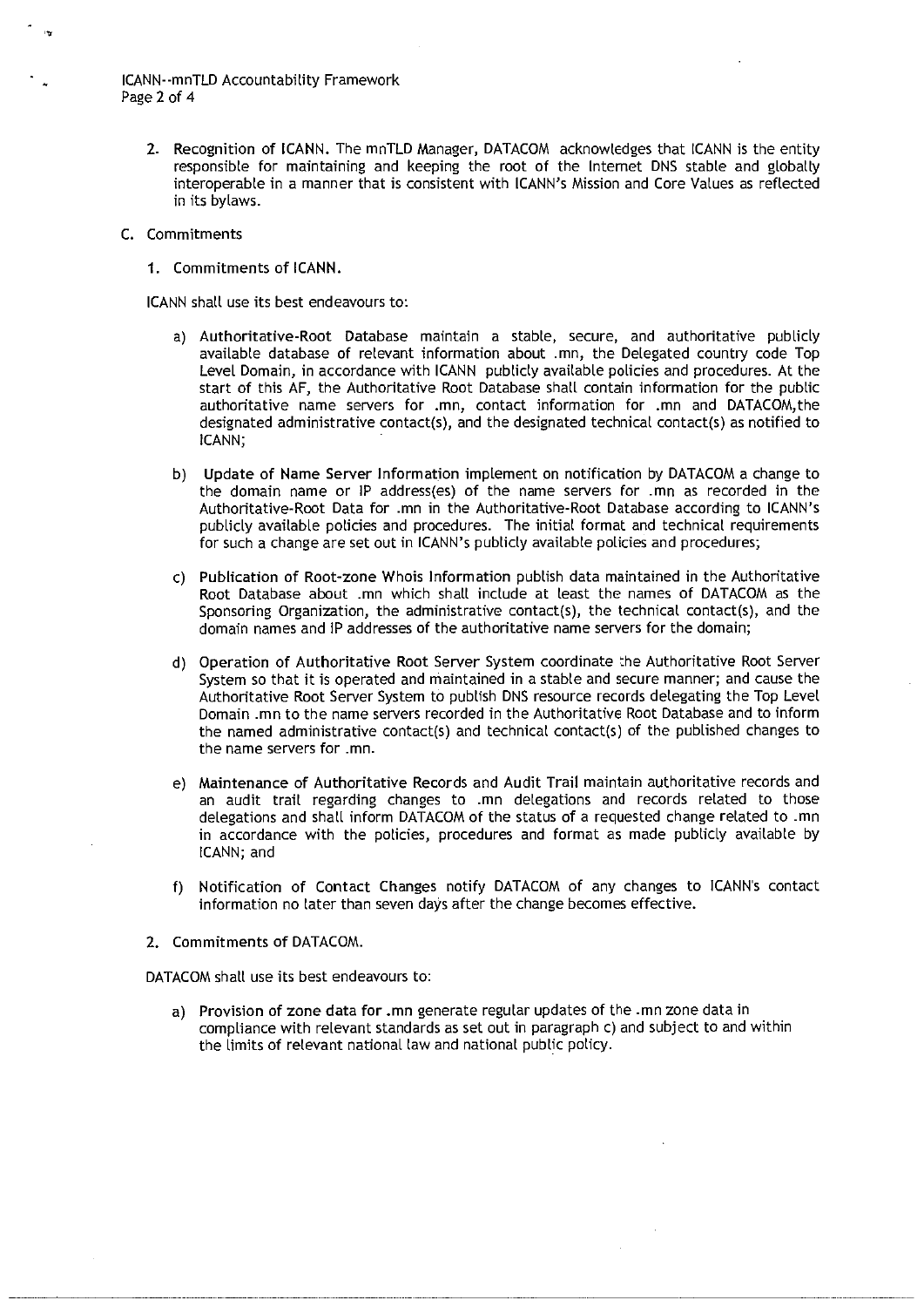|<br>|CANN--mnTLD Accountability Framework<br>| C<mark>AN</mark>N--mn<sup>-</sup><br>Page 3 of 4

- hnTLD Accountability Framework<br>f 4<br>) Provision of Name Service for .mn operate and maintain, the authoritative name servers<br>for .mn in a stable and secure manner, adequate to resolve names within the .mn domain Provision of Name Service for .mn operate and maintain, the authoritative name servers<br>'or .mn in a stable and secure manner, adequate to resolve names within the .mn domain<br>by users throughout the Internet and in complia paragraph c) and subject to and within the limits of relevant standards as set out in paragraph c) and subject to and within the limits of relevant national law and national public policy.<br>C) Applicable relevant standards paragraph c) and subject to and within the limits of relevant national law and national public policy.
- .<br>Applicable relevant standards are stan<br>by the Internet Engineering Task F<mark>o</mark>rce. public policy.<br>
c) Applicable relevant standards are standards-track or best current practice RFCs sponsored<br>
by the Internet Engineering Task Force.<br>
d) Accuracy and Completeness of Information notify ICANN, through ICANN
- point of completeness of Information notify ICANN, through ICANN's designated<br>point of contact of:<br>1. any change of the contact information of its administrative or technical contact(s), and
	- 2. point of contact of:<br>2. any change of the contact information of its administrative or technical contact (s), and<br>2. any change to the administrative and /or technical contact details about .mn in the
	- any change of the contact information of its administrative or technical contact(s), and<br>any change to the administrative and /or technical contact details about .mn in the<br>Authoritative-Root Database no later than seven d Authoritative-Root Database no later than seven days after the change becomes<br>effective. The administrative contact for .mn must be directly associated with<br>DATACOM and must reside in the territory of Mongolia during the e effective. The administrative contact for .mn must be directly associated with DATACOM and must reside in the territory of Mongolia during the entire period he or she is designated as such.
- 3. Financial Contribution to ICANN. Datacom shall contribute to ICANN's cost of operations in the -<br>F<mark>inancial Contribution to ICANN.</mark> Datacom shall contribute to ICANN's cost of operations in the<br>amount of USD250 per annum commencing eighteen months (18) from the date of this letter. She is designated as such.<br>Financial Contribution to ICANN. Datacom shall contribute to ICANN's cost of operations in the<br>amount of USD250 per annum commencing eighteen months (18) from the date of this letter<br>We agree to Financial Contribution to ICANN. Datacom shall contribute to ICANN's cost of operations in the<br>amount of USD250 per annum commencing eighteen months (18) from the date of this letter.<br>We agree to review that sum twelve mon by DATACOM to ICANN's cost of operations. We understand that this review will take into account all relevant circumstances. The review of the parties will take into account all relevant circumstances. account all relevant circumstances. The review of the parties will take into account all

## D. Dispute Resolution

- .<br>1. All disputes and claimed breach(s) of this AF that cannot be settled between the parties or<br>1. All disputes and claimed breach(s) of this AF that cannot be settled between the parties or ace kesolation<br>All disputes and claimed breach(s) of this AF that cannot be settled between the parties or<br>cured after thirty (30) days written notice to the defaulting party shall be referred by either party to the International Chamber of Commerce [ICC] to be finally settled under the parties or cured after thirty (30) days written notice to the defaulting party shall be referred by either party to the International Cha party to the International Chamber of Commerce [ICC] to be finally settled under the Rules of Arbitration of the International Chamber of Commerce (ICC) by three arbitrators.
- 2. The arbitration shall be conducted in English and shall occur at a location agreed in good faith by the parties, acting reasonably.
- 3. There shall be three arbitrators: each party choosing one arbitrator, with the third chosen by the arbitration shall be conducted in English and shall occur at a location agreed in good railingly the parties, acting reasonably.<br>There shall be three arbitrators: each party choosing one arbitrator, with the third chos There shall be three arbitrators: each party choosing one arbitrator, with the third chosen by<br>the parties' arbitrators from the ICC list of arbitrators. If the arbitrators cannot agree on the<br>third, that third shall be ch There shall be three arbitrators: each party choosing one arbitrator, with the third chosen by<br>the parties' arbitrators from the ICC list of arbitrators. If the arbitrators cannot agree on the<br>third, that third shall be ch There shall be three arbitrators: each party choosing one arbitrator, with the third chosen by<br>the parties' arbitrators from the ICC list of arbitrators. If the arbitrators cannot agree on the<br>third, that third shall be ch The parties' arbitrators from the ICC list of arbitrators. If the arbitrators cannot agree on the hird, that third shall be chosen according to the ICC rules. The parties shall bear the costs of the arbitration in equal sh their award as provided in the ICC rules. The parties shall bear their own attorneys' fees in connection with the arbitration, and the arbitrators may not reallocate the attorneys' fees in conjunction with their award.<br>Iss their award as provided in the ICC rules. The parties shall bear their own attorneys' fees in connection with the arbitration, and the arbitrators may not reallocate the attorneys' fees in conjunction with their award.<br>Iss
- conjunction with their award.<br>Issues of law arising in connection with the interpretation of this AF shall be resolved by the<br>rules of law considered by the arbitrators to be most appropriately applied in all the<br>circumsta its legal status at the status at the status at the status at the status of the rules of law considered by the arbitrators to be most appropriately applied in all the circumstances; provided that the validity, interpretati according to the laws of the State of California.